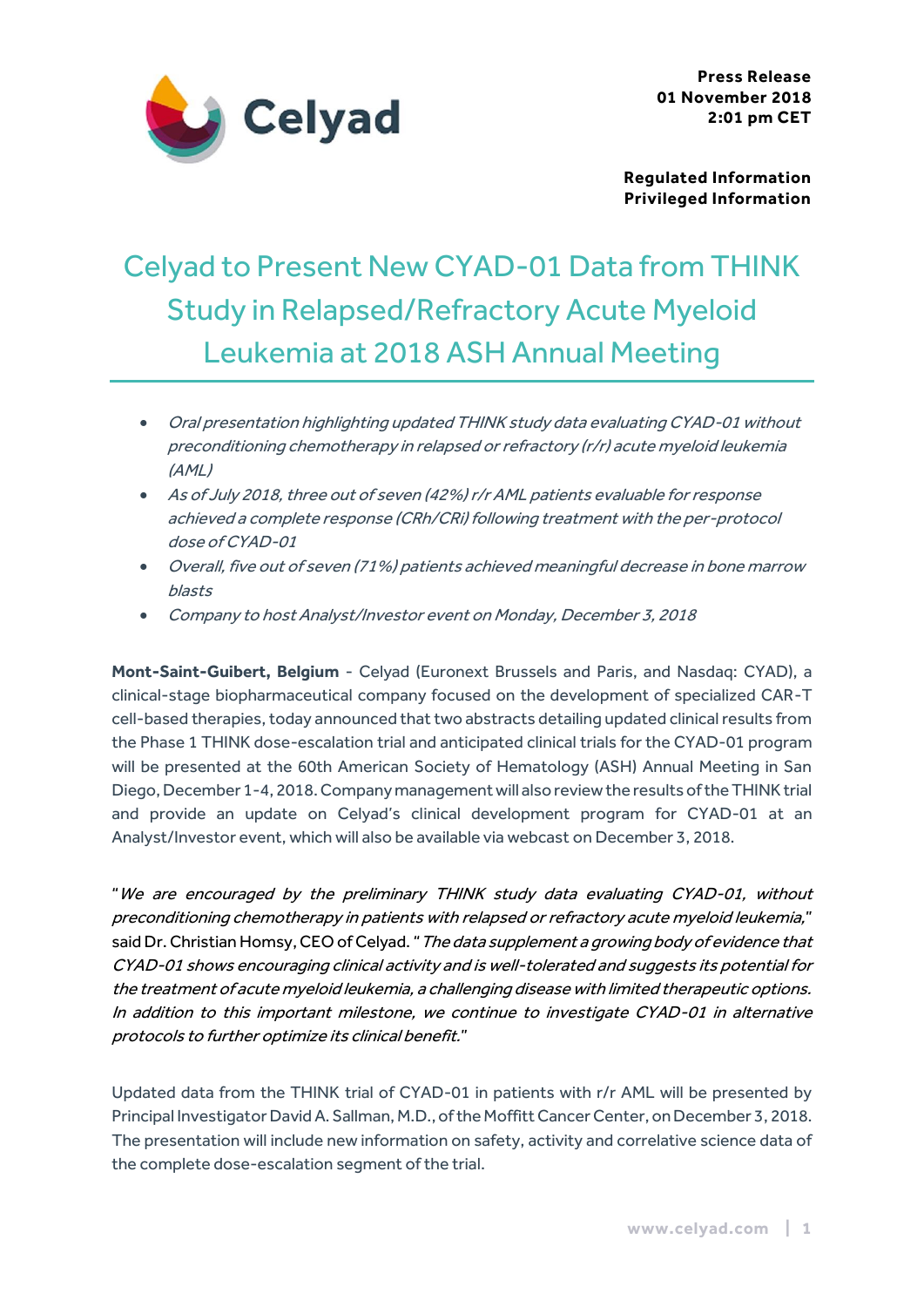

**Regulated Information Privileged Information**

Top-line data from the abstract as of a data cut-off date of July 31, 2018, included:

- Of the seven response-evaluable r/r AML patients enrolled in the trial who received the per-protocol dose of CYAD-01, the best overall response rate was 42% (three patients). Two additional patients experienced important clinical benefit with hematologic improvement and bone marrow blasts decrease, leading to clinical activity of 71% (five patients).
- One patient experienced a complete remission with partial hematologic recovery (CRh) and two patients experienced a complete remission with incomplete marrow recovery (CRi). One CRh and one CRi occurred at dose level 1 (DL1) with an additional CRi at dose level 3. All three responders achieved a response by day 29 (i.e., prior to the third administration of CYAD-01).
- The patient with CRh from DL1 was bridged to allogeneic hematopoietic stem cell transplantation (allo-HSCT) on day +97 post treatment with CYAD-01. This patient remains in durable complete molecular remission ( $CR<sub>MRD</sub>$ ) for more than one year (ongoing). A detailed case report of this patient was published in *Haematologica* in April 2018.
- Of the two additional r/r AML patients who experienced a clinical benefit, one patient had a decrease in blast counts from 24% to 10%, while a second patient had a decrease from 9.8% to 5.5%. Disease stabilization in these patients were observed for three months and over four months (ongoing), respectively. Both patients were treated in dose level 2 of the study.
- Overall, 12 patients with hematological malignancies (AML, myelodysplastic syndrome and multiple myeloma) treated with CYAD-01 in the cohort had reached the safety follow-up. The most common treatment-related adverse events (AEs) included pyrexia, cytokine release syndrome (CRS), hypoxia, lymphopenia, fatigue and nausea. CRS occurred in five patients (three grade 1/2 AEs and two grade 3 AEs), with rapid resolution following the appropriate treatment, including tocilizumab. Overall, five patients experienced grade 3/4 treatment-related AEs. No neurotoxicity AEs were observed in patients treated with CYAD-01.

## CYAD-01 and THINK Trial Design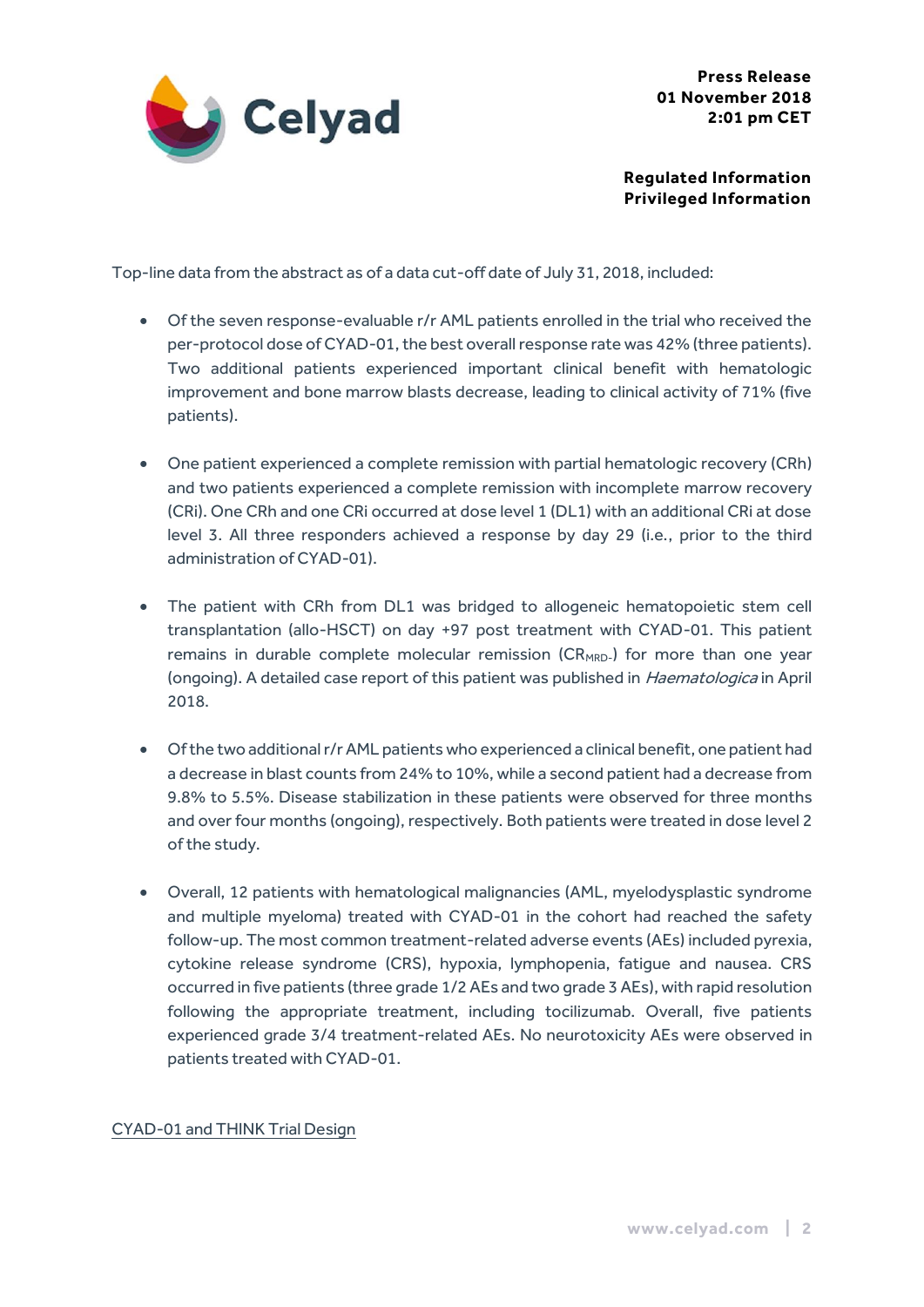

## **Regulated Information Privileged Information**

CYAD-01 is an investigational CAR-T therapy in which a patient's T cells are engineered to express the chimeric antigen receptor NKG2D, a receptor expressed on natural killer (NK) cells that binds to eight stress-induced ligands expressed on tumor cells.

The THINK trial (NCT03018405) is an open-label, dose-escalation Phase 1 trial assessing the safety and clinical activity of multiple CYAD-01 administrations without prior preconditioning in two parallel cohorts: i) patients with hematological malignancies, including r/r AML, and ii) patients with metastatic solid tumors. The dose escalation segment of the study evaluates three dose levels (300 million, 1 billion and 3 billion cells per injection) of one cycle of three CYAD-01 administrations with two-week intervals.

## ASH Analyst/Investor Event and Webcast Information

Celyad will host an Analyst/Investor event on Monday, December 3, 2018, beginning at 8:30 p.m. PT to review data presented at ASH. The event will be webcast live and can be accessed under Events & Webcasts in the Investors section of the Company's website.

A complete list of Celyad and collaborator presentations to be made at ASH appears below:

Oral Presentation

Remissions in Relapse/Refractory Acute Myeloid Leukemia Patients Following Treatment with NKG2D CAR-T Therapy Without a Prior Preconditioning Chemotherapy (Abstract #111326 – Publication Number 902)

Presenter: David A. Sallman, M.D., Moffitt Cancer Center Date: Monday, December 3, 2018, 4:45 p.m. Pacific Time Location: Manchester Grand Hyatt San Diego, Seaport Ballroom F

Poster Presentation

Phase 1 Studies Assessing the Safety and Clinical Activity of Multiple Doses of a NKG2D-based CAR-T Therapy, CYAD-01, in Acute Myeloid Leukemia (Abstract #114747 – Publication Number 1398)

Presenter: Jason B Brayer, MD, Moffitt Cancer Center Date: Saturday, December 1, 2018, 6:15 PM - 8:15 PM Location: San Diego Convention Center, Hall GH

\*\*\* **END**\*\*\*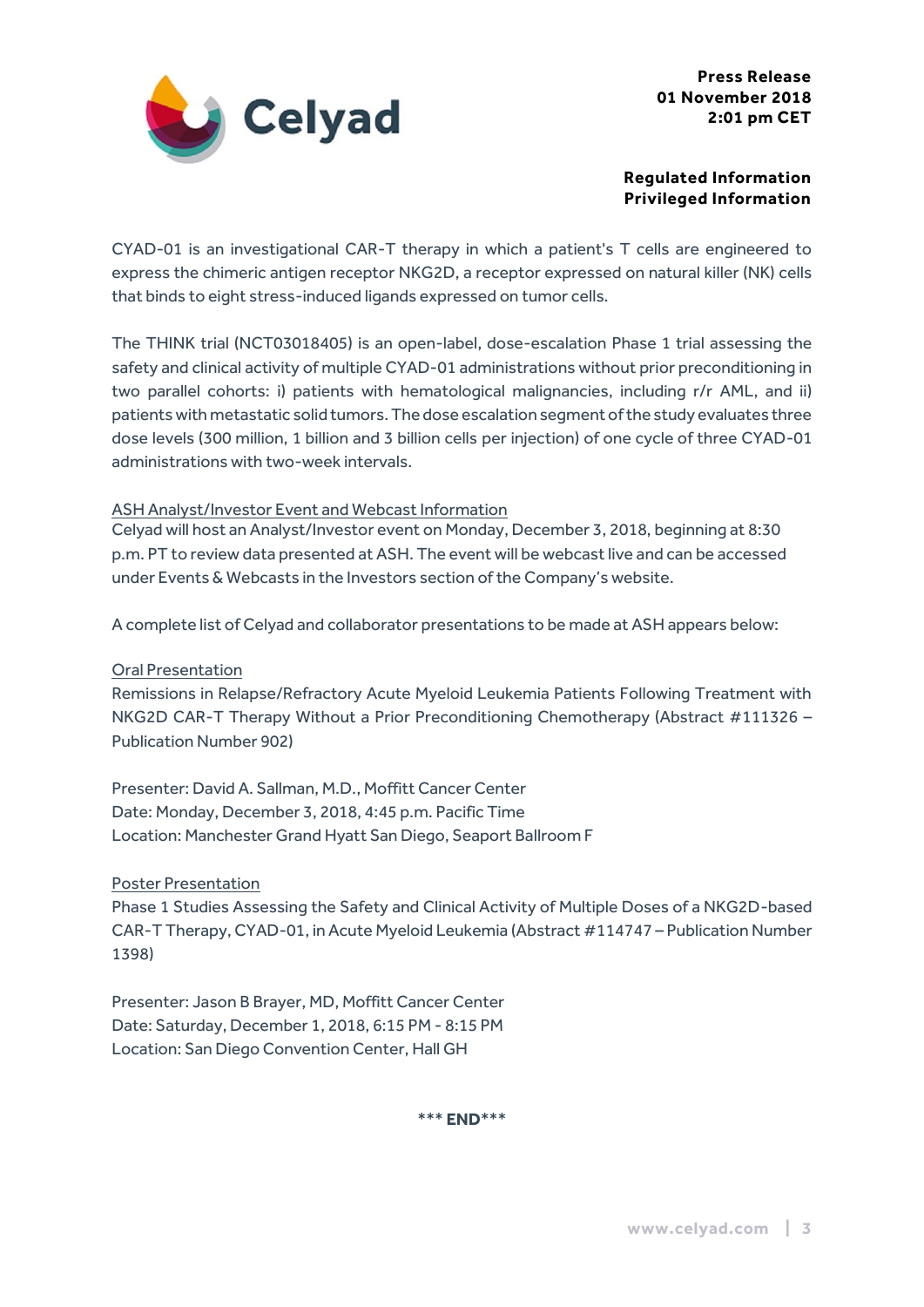

**Regulated Information Privileged Information**

### **About Celyad**

Celyad is a clinical-stage biopharmaceutical company focused on the development of specialized CAR-T cell-based therapies. Celyad utilizes its expertise in cell engineering to target cancer. Celyad's CAR-T cell platform has the potential to treat a broad range of solid and hematologic tumors. Its lead oncology candidate, CYAD-01 (CAR-T NKG2D), is currently evaluated in a Phase I dose escalation clinical trial to assess the safety and clinical activity of multiple administrations of autologous CYAD-01 cells in seven refractory cancers including five solid tumors (colorectal, ovarian, bladder, triple-negative breast and pancreatic cancers) and two hematological tumors (acute myeloid leukemia and multiple myeloma). The safety and clinical activity of the CYAD-01 therapy concurrently administered with standard-of-care treatments or preconditioning chemotherapy is also assessed in a full clinical development program focused on acute myeloid leukemia and colorectal cancer. Celyad was founded in 2007 and is based in Mont-Saint-Guibert, Belgium, and New York, NY.Celyad's ordinary shares are listed on the Euronext Brussels and Euronext Paris exchanges, and its American Depository Shares are listed on the NASDAQGlobal Market, all under the ticker symbol CYAD.

#### **For more information, please contact:**

#### **Celyad [Investors@celyad.com](mailto:Investors@celyad.com) Filippo Petti, Chief Financial Officer**

**<Communications@celyad.com> Carri Duncan, PhD, VP Corporate Development & Communications -** T: +32(0) 10 39 41 58

#### **For Belgium: Comfi Sabine Leclercq -** T.: +32 (0)2 290 90 91 – **celyad@comfi.be**

# **For France: NewCap**

**Pierre Laurent and Nicolas Mérigeau -** T: + 33(0)1 44 71 94 94 - **[celyad@newcap.eu](mailto:celyad@newcap.eu)**

#### **For the U.S.: LifeSci Advisors**

**Daniel Ferry –** T.: +1 (617) 535 7746 **– [daniel@lifesciadvisors.com](mailto:daniel@lifesciadvisors.com) Public Relations: Allison Blum** – T:+1 (646) 627 8383 **- allison@lifescipublicrelations.com**

#### **Forward-looking statements**

This release may contain forward-looking statements, including statements regarding the safety and efficacy of CYAD-01 and the mAb manufacturing method used to manufacture this drug product candidate; statements concerning the ongoing and planned clinical development of CYAD-01, including the timing of data readouts and presentations; the clinical and commercial potential of CYAD-01 and the adequacy of Celyad's financial resources; Celyad's financial condition, results of operation and business outlook; and Celyad's expected cash burn. Forwardlooking statements may involve known and unknown risks, uncertainties and other factors which might cause actual